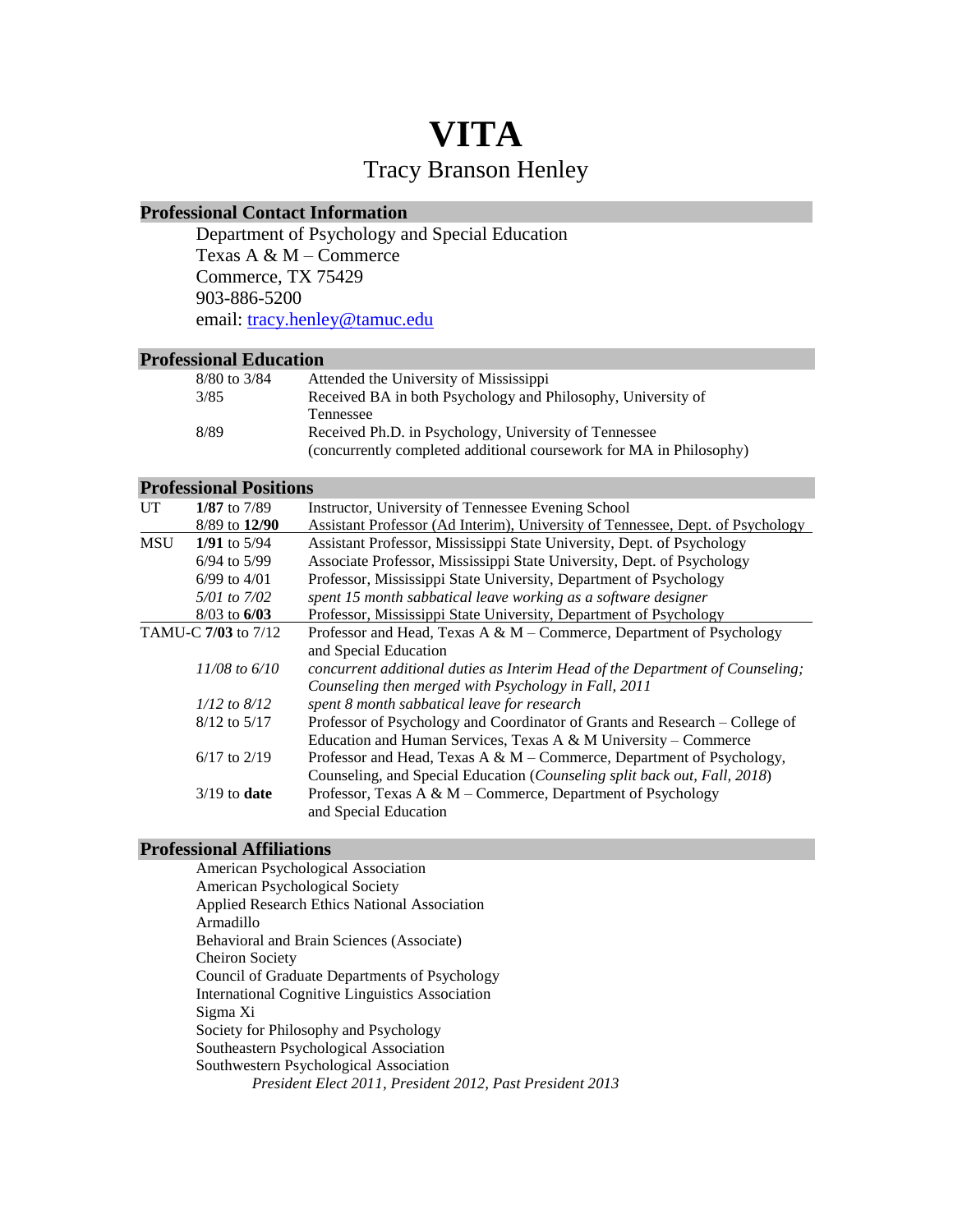# **Major Areas of Interest**

*Empirical research program: Everyday Language and Thought*

This is a consideration of the structure of language and thought in ecologically valid contexts. The focus is on the role of analogy and figurative language in areas such as reasoning and categorization. Special attention is given to implications for Artificial Intelligence, Theory of Mind, and "Social" (or everyday) Cognition within various applied domains (e.g., warning labels, political ads, educational materials, software interfaces and game design).

#### *Other research interests: History and Theory*

Including such topics as the History of Psychology (including its prehistory) and the Philosophy of Mind.

# **Related Work Experience**

## *I. Teaching*

| Undergraduate Courses taught:                                           | <b>Graduate Courses taught:</b>                                             |  |  |
|-------------------------------------------------------------------------|-----------------------------------------------------------------------------|--|--|
| General Psychology (UT, MSU, TAMU),                                     | Theories of Learning (UT),                                                  |  |  |
| Advanced General Psychology (UT),                                       | Social Psychology (UT, TAMU),                                               |  |  |
| Honors Psychology (MSU, TAMU),                                          | Seminar on Qualitative Methods (MSU),                                       |  |  |
| Honors Evolutionary Psychology (TAMU), Seminar on Current Topics (MSU), |                                                                             |  |  |
| Social Psychology (UT),                                                 | Seminar on Pre-History of Psychology (TAMU),                                |  |  |
| Psychology and Literature (UT),                                         | Systems and Theories/History (MSU, TAMU),                                   |  |  |
| Learning and Thinking (UT),                                             | Cognitive Science (MSU, TAMU),                                              |  |  |
| Language and Thought (MSU),                                             | Cognition and Instruction (TAMU),                                           |  |  |
| Learning (MSU),                                                         | Research Design (TAMU),                                                     |  |  |
| Statistics (MSU),                                                       | Graduate Apprenticeship (TAMU),                                             |  |  |
|                                                                         | Game Culture and Game Design (TAMU), Directed Reading in Game Design (TAMU) |  |  |
| Social Cognition (TAMU),                                                |                                                                             |  |  |
| Social Diversity Capstone (TAMU),                                       |                                                                             |  |  |
| Research Methods/Experimental Psychology (UT, MSU, TAMU),               |                                                                             |  |  |
| Directed Readings/Independent Research in Psychology (UT, MSU, TAMU),   |                                                                             |  |  |
| History of Psychology (MSU, TAMU),                                      |                                                                             |  |  |
| Directed Readings on William James (Philosophy-MSU),                    |                                                                             |  |  |
| Introduction to Philosophy (Philosophy-TAMU)                            |                                                                             |  |  |

# *II. Administrative/Service*

University Level:

Representative of Psychology Department to Graduate Student Council (University Tennessee), 1986-1987 Representative of the Graduate School to Doctoral Dissertations in the Department of Marketing (Mississippi State University) 1991

Representative of the Graduate School to Doctoral Dissertations in the Departments of Educational Administration and Literature & Languages (TAMU-Commerce), 2003-

Faculty Advisor to the Strategic Card Game Association (Mississippi State University), 1993-2000

Faculty Advisor to the Gaming Interest Group of the Science Fiction and Fantasy Association (TAMU-Commerce), 2009-2013

Co-Faculty Advisor to the Science Fiction and Fantasy Association (TAMU-Commerce), 2016-

Member, Institutional Review Board for the Use of Human Subjects (Mississippi State University), 1992- 1993

- Member, Sigma Xi Nominations Committee (Mississippi State University), 1995-1997
- Member, Animal Care and Use Committee (Mississippi State University), 1996

Member, Students with Disabilities Advisory Committee (Mississippi State University), 1997-2001

Member, Regulatory Compliance Officer search committee (Mississippi State University), 1999

Member, Faculty Grievance Committee (Mississippi State University), 2000-2001

Member, Graduate Dean search Committee (TAMU-Commerce), 2003

Member, Council on Educator Preparation (TAMU-Commerce), 2003-2005

Member, University Mission Committee (TAMU-Commerce), 2005

Member, Social Work Head search Committee (TAMU-Commerce), 2005-2006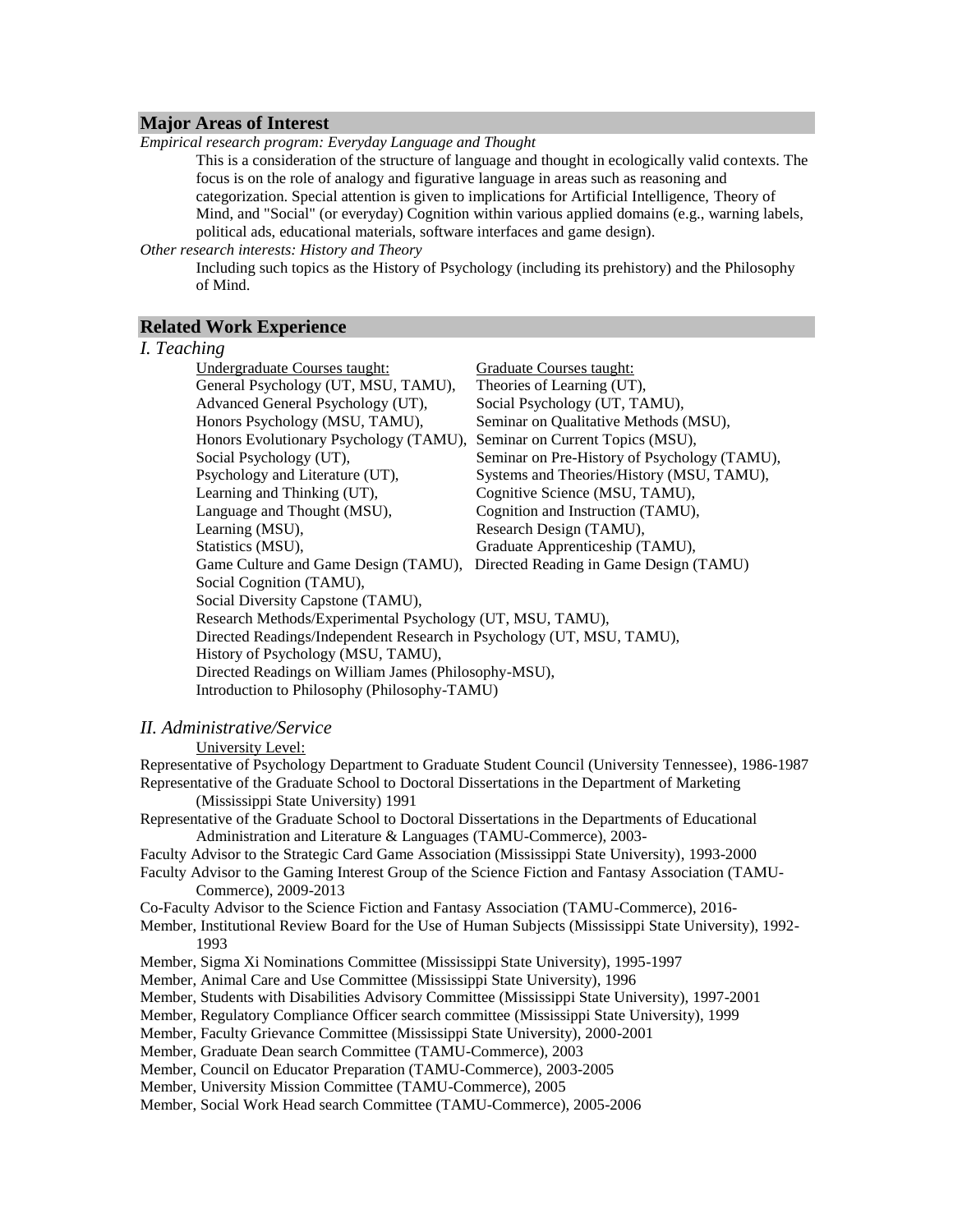Member, Provost search Committee (TAMU-Commerce), 2008-2009

Member, Mentor Center Director search Committee (TAMU-Commerce), 2009-2010

Member, CIO search Committee (TAMU-Commerce), 2011

Member, Institutional Review Board for the Use of Human Subjects (TAMU-Commerce), 2010-2016

Member, College Promotion and Tenure Committee (TAMU-Commerce), 2016

Chair, College Promotion and Tenure Committee (TAMU-Commerce), 2017

- Chair, Institutional Review Board for the Use of Human Subjects (Mississippi State University), 1993-2001
- Chair, Institutional Review Board for the Use of Human Subjects (TAMU-Commerce), 2003-2009
- Chair (or Member) various ad hoc University committees, e.g., Doctoral Tools, Unified Clinic, Banner Implementation, Faculty Evaluation, University Reorganization, QEP, Workload (TAMU-Commerce), 2003-
- Chair, Counseling Head search Committee (TAMU-Commerce), 2009- 2010
- Chair, Department Heads Advisory Group (TAMU-Commerce), 2010
- Chair, Presidential Task Force on Envisioning Technology (TAMU-Commerce), 2010-2011

Coordinator of Grants and Research – College of Education and Human Services (TAMU-Commerce), 2012-2017

#### Departmental:

Member, Departmental Headship Search Committee (University of Tennessee), 1986-1987 Member, Departmental Undergraduate Curriculum Committee (University of Tennessee), 1989-1990 Member, Departmental Faculty Development Committee (University of Tennessee), 1990 Member, Departmental Graduate Coordinating Committee (Mississippi State University), 1991-2000 Member, Departmental Library Committee (Mississippi State University), 1992-1994; 1997-2001 Member, Departmental Planning Committee (Mississippi State University), 1994-1995 Member, Departmental Computer Advisory Committee (Mississippi State University), 1995-2001 Member, Departmental Undergraduate Curriculum Committee (Mississippi State University), 1996-1998 Member, Departmental IRB Screening Committee (TAMU–Commerce), 2012-2015 Sponsor, MSU Psychology Club (Mississippi State University), 1992-1994 Webmaster, Department of Psychology Internet site (Mississippi State University), 1995-2001 Webmaster, Department of Psychology Internet site (TAMU–Commerce), 2003-2007 Chair, PhD Program Development Committee (Mississippi State University), 1994-1999 Chair or Member, Departmental Faculty Search Committee (Mississippi State University), 1995-1999 Director of the Experimental Psychology Graduate Program (Mississippi State University), 1991-1997 Director of the Cognitive Science PhD Program (Mississippi State University), 1998-2000 Head, Department of Psychology and Special Education (TAMU–Commerce), 2003-2010; 2018-2019 Head, Department of Psychology, Counseling and Special Ed (TAMU–Commerce), 2010-2012; 2017-2018 Interim Head, Department of Counseling (TAMU-Commerce), 2008–2010

#### *III. Editorial/Review*

#### Journals:

Ad hoc Reviewer for *Behavioral and Brain Sciences* Ad hoc Reviewer for *Œconomia* Ad hoc Reviewer for *Developmental Psychology* Ad hoc Reviewer for *Journal of Early Childhood Research* Ad hoc Reviewer for *Journal of Research in Gender Studies* Ad hoc Reviewer for *Mental Health, Religion, and Culture* Ad hoc Reviewer for *Metaphor and Symbolic Activity* Ad hoc Reviewer for *Sex Roles* Ad hoc Reviewer for *Social Development* Ad hoc Reviewer for *The Journal of Mind and Behavior* Ad hoc Reviewer for *The Journal of Social and Personal Relationships* Ad hoc Reviewer for *The Psychologist-Manager* Ad hoc Reviewer for *Theory and Psychology* Special Reviewer for *Humor: International Journal for Humor Research*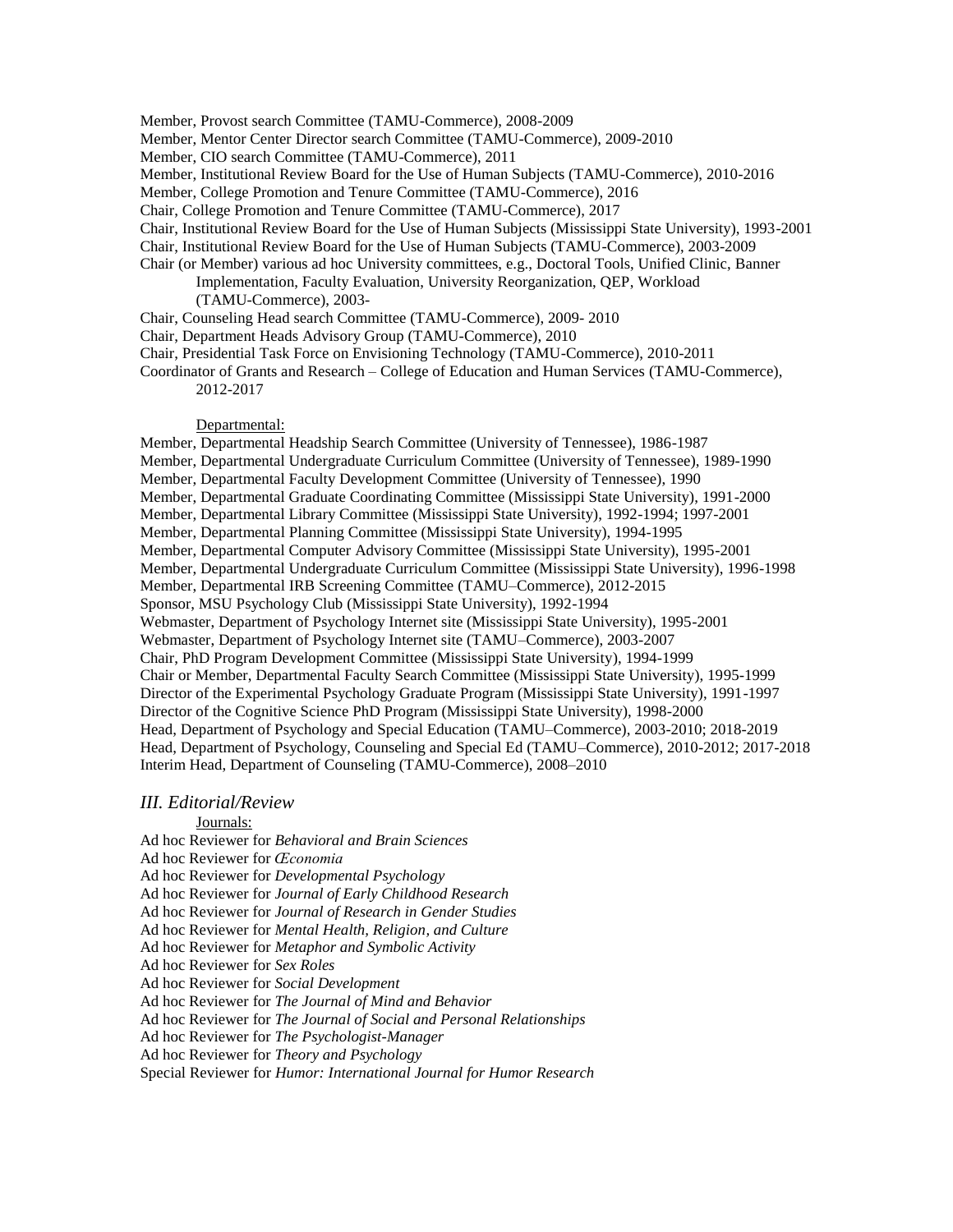# Publishers:

Reviewer for Allyn & Bacon (Introductory Texts, Social Psychology Texts) Reviewer for APA (various academic trade books) Reviewer for Wm. C. Brown (Social Psychology Texts) Reviewer for W.H. Freeman (Cognitive Texts) Reviewer for Harcourt Brace (Introductory Texts, Cognitive Texts) Reviewer for Harper-Collins (Introductory Texts, Social Psychology Texts) Reviewer for Holt, Rinehart and Winston (Introductory Texts) Reviewer for Prentice-Hall (Writing for Psychology Text) Reviewer for Wadsworth (History and Systems Texts) Reviewer for John Wiley (Introductory Texts, Psycholinguistics Texts)

## *IV. Other*

Instructional Materials Created: (…*for the College office at TAMU-C*) Doctoral Advisor's Handbook An Introduction to the IRB (video) Finding a worthy Dissertation Topic (video) Plagiarism (video; with M. Plata) Sample Size and Power (video; with K. Denson) Tips for getting your work published (video)

#### Thesis and Dissertation Students Chaired:

## *Psychology*

- Shannon Bailey, Psychology (Texas  $A \& M$  University Commerce), Musical ability and tonal languages: A psychoacoustic study of transfer effects in the perception and production of tone in two domains, December-2012
- Bryan Baird, Psychology (Mississippi State University), An examination of the influence of postmodernism on psychology and the attitude of psychology toward postmodernism, August-1996
- Sau Hou Chang, Psychology (Texas A  $\&$  M University Commerce), Role of working memory and text coherence in Chinese text comprehension, August-2005
- Trina Geye, (Texas A & M University Commerce), The Dynamics of Number representation in College Students with Low Math Achievement, December-2015
- Trina Geye, (Texas A & M University Commerce), Facilitation and Interference Components of the Size Congruity Effect in College Students, December-2016
- Melissa Hawthorne, Psychology (Texas A & M University Commerce), Automaticity and attention in different theory of mind tasks, May-2010
- Mei Jiang, Psychology (Texas A & M University Commerce), Perceiving power: A study of spatial relations as perceptual symbols, August-2009
- Doug Landis, Psychology (Mississippi State University), The effects of target status level and target gender on influence strategy selection, August-1992
- Sarah Latham, Psychology (Texas A & M University Commerce), Considering the Impact of the Clery Act on Student Behavior, May - 2018
- Laura Ledet, Psychology (Mississippi State University), Perceptions of women as a function of position within an organization, December-1995
- Robert McMillen, Psychology (Mississippi State University), Neural networks as methodological tools: A complement to common linear statistical methods, December-1994
- Erik Proctor, Psychology (Mississippi State University), The effect of cultural mistrust on the racial identity and subjective distress of African-American college students, August-1995
- Ned Rinalducci, Psychology (Mississippi State University), The effects of figurative language on the perceived credibility of political candidates, December-1993
- Robert Staats, Psychology (Mississippi State University), The relationship between various personality factors and promiscuous sexual behavior, August-1993
- *Educational Psychology/Counseling*
- Katherine Pang, Educational Psychology (Texas A & M University Commerce), Video-driven, multimedia, web-based training, May-2007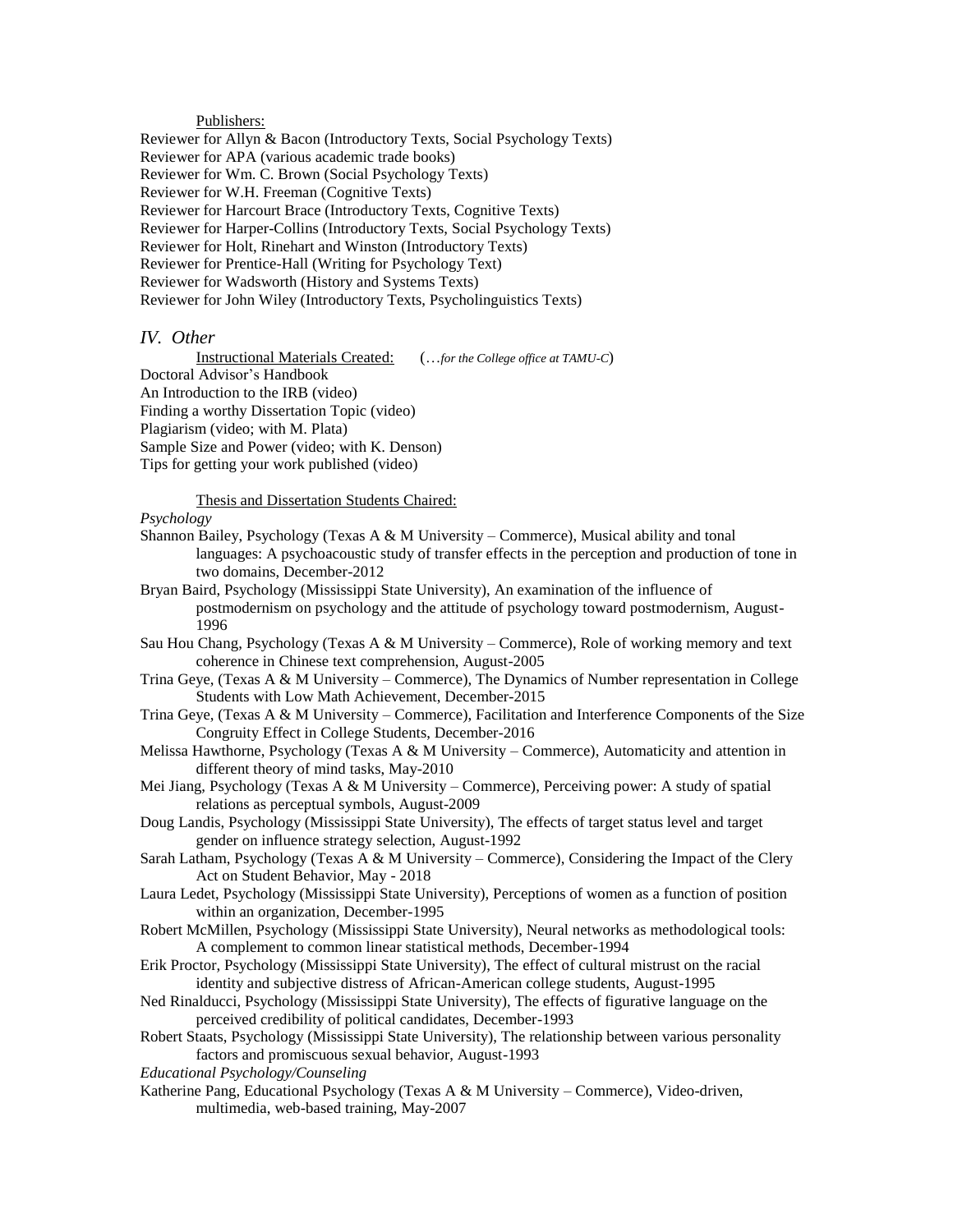Katherine Pang, Educational Psychology (Texas A  $\&$  M University – Commerce), The metacognitive assessment tool: A predictive scale for academic achievement across domains, August-2008

Teresa Rosen, Educational Psychology (Texas A & M University – Commerce), If one element creates one code, do six elements create six codes: The dual-code multi-mode question, August-2008

Jackie Thomas, Counselor Education (Mississippi State University), The human-animal bond and grief: A phenomenological perspective, May-1996

# Consulting:

Statistical and Design consultant on projects for TVA, State of Tennessee, and others, 1986 to 1990 Forensic psychology consulting, (some with Michael Johnson, JD, PhD, Knoxville, TN) 1987 to 2003 IRB consultant to research projects at M.U.W. and M.S.M.S. 1995 to 2003 Computer game design for Mutable Realms, 2000-2003 External reviewer concerning tenure and promotion for Rensselaer Polytechnic Institute, 2006 External reviewer concerning tenure and promotion for the University of Dallas, 2007 External reviewer concerning tenure and promotion for LSU-Shreveport, 2008 External reviewer concerning tenure and promotion for Texas Woman's University, 2010 External reviewer concerning tenure and promotion for Robert Morris University, 2011 External reviewer concerning tenure and promotion for Texas A & M University - International, 2012

#### Honors:

MSU's nominee for NSF Young Investigator award: 1992, 1993

Finalist for the MSU Alumni Award for Distinguished Graduate Teaching: 1996 Received 1988 University of Tennessee Chancellor's Citation for Extraordinary Professional Promise Received 1992-3 Mississippi State University Psi Chi Outstanding Faculty Award (first annual) Received the TAM-C Provost's Award for Research and Creativity: 2010 (first annual) Received the TAMU-C TABPHE Chuck Arize Research Award: 2017

# **Grants**

*I. Awarded*

External

- PI for NSF Equipment Grant. Title: A Teaching and Computing Lab for Psychology. With S.B. Klein and J.M. Giesen, Mississippi State University (51,845 awarded, August 1993).
- CO-PI for Ottilie Schillig Special Teaching Projects Program. Title: Improving Teaching Technology in the Psychology Department. With K.J. Armstrong, J.M. Giesen, S.T. Paul, and C.L. Spirrison, Mississippi State University (2,500 *plus matching funds* awarded, April 1998).
- PI on MSU Subcontract for DOE/SBIR Grant. Title: Introducing Math to At-Risk Students Through a 3D Multiplayer Roleplaying Game. With Physitron, Inc. (50,000 awarded, September 2000).
- PI on MSU Subcontract for DOE/SBIR Grant. Title: Introducing Math to At-Risk Students Through a 3D Multiplayer Roleplaying Game: Phase II. With Physitron, Inc. (500,000 awarded, September 2001).
- CO-PI for Regents Initiative Grant. Title: A Conference on Legal and Ethical Issues for Professionals Working with the Special Needs Child. With G. Johnson, P. Zelhart, and V. Zascavage, Texas A & M University – Commerce (4,885 awarded, January 2005).
- CO-PI for Sid W. Richardson Foundation Grant: Improving Assessment Accuracy for Culturally and Linguistically Diverse Exceptional Learners, with H Fullwood, J. Schroeder, and G. Johnson, Texas A & M University – Commerce (102,695 awarded, April 2006).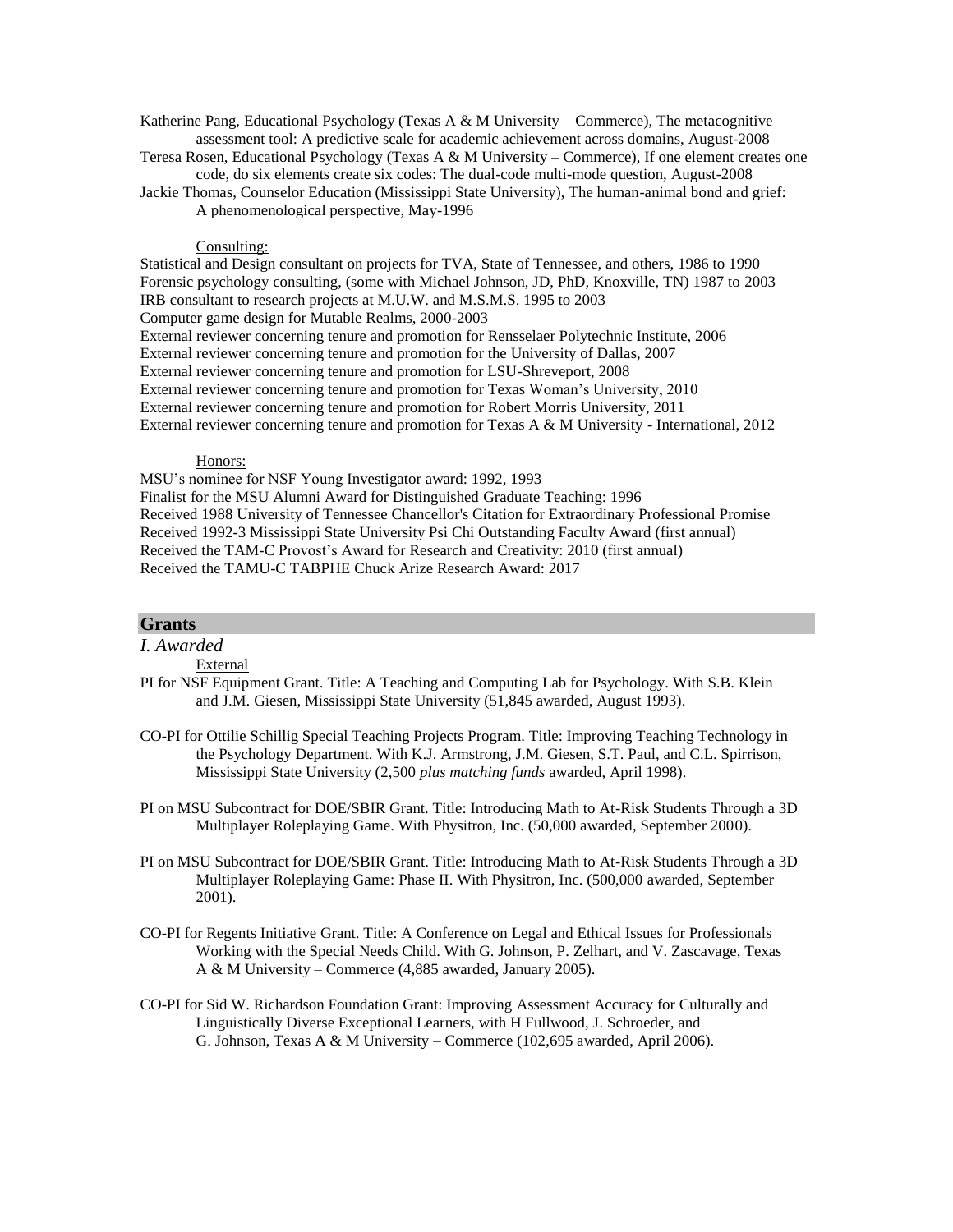- CO-PI for NSF Grant: The Role of Sensorimotor and Perceptual Features in Perceiving and Enacting Actions. With S. Lu, and D. Harter, Texas A & M University – Commerce (70,000 awarded, August 2007).
- CO-PI for NSF Grant: M<sup>2</sup>T<sup>2</sup> Maximizing Motivation, Targeting Technology. With G. Naizer, S. Saffer and B. Li, Texas A & M University – Commerce (992,663 awarded, September 2008).
- CO-PI for NSF Grant: Perceiving and Enacting Actions in Simulated Environments: The Role of Perceptual Motor Features and Individual Differences. With S. Lu, and D. Harter, Texas A & M University – Commerce (500,000 awarded, July 2009).

#### Internal

- PI for Mississippi State University Research Initiation Program. Title: A New Approach to Natural Language for Machines (7,628 awarded, July 1992).
- PI for Mississippi State University Recruitment Assistance Grant. (500 awarded, November 1998).
- PI for TAMU-Commerce Mini Grant: Research Using Computer Games (500 awarded, December 2003).
- CO-PI for TAMU-Commerce Mini Grant: Special Education Issues as Historically Documented in Introductory Psychology Textbooks, with H. Fullwood, Texas A & M University – Commerce (500 awarded, December 2003).
- CO-PI for TAMU-Commerce Mini Grant: Extension: Special Education Issues as Historically Documented in Introductory Psychology Textbooks, with H. Fullwood, Texas A & M University – Commerce (600 awarded, December 2004).
- PI for TAMU-Commerce Mini Grant: Theory of Mind in College Students (400 awarded, November 2005)

# Other

- Senior Personnel (for evaluation component) for L-3 Communications Integrated Systems Grant: Operation SPARK. S. Starnes Project Director, Texas A & M University – Commerce (128,829 awarded, November 2005).
- Senior Personnel (for evaluation component) for NSF Grant: Research Experience for 2-Year College Undergraduates in Chemistry and Surface Science at Texas  $A \& M$  University – Commerce. B. Jiang and L. Whaley (CO-PIs), Texas A & M University – Commerce (191,340 awarded, January 2006). Funding renewed in 2008.

## *II. In Review*

-none at this time-

# **Publications and Presentations**

# *I. Books*

- Johnson, M.G., & Henley, T.B., Eds. (1990). *Reflections on The Principles of Psychology: William James after a Century*. Hillsdale, NJ: Lawrence Erlbaum and Associates.
- Pollio, H.R., Henley, T.B., & Thompson, C.J. (1997). *The Phenomenology of Everyday Life*. New York: Cambridge University Press.
- Thorne, B.M., & Henley, T.B. (1997). *Connections in the History and Systems of Psychology*. Boston: Houghton Mifflin.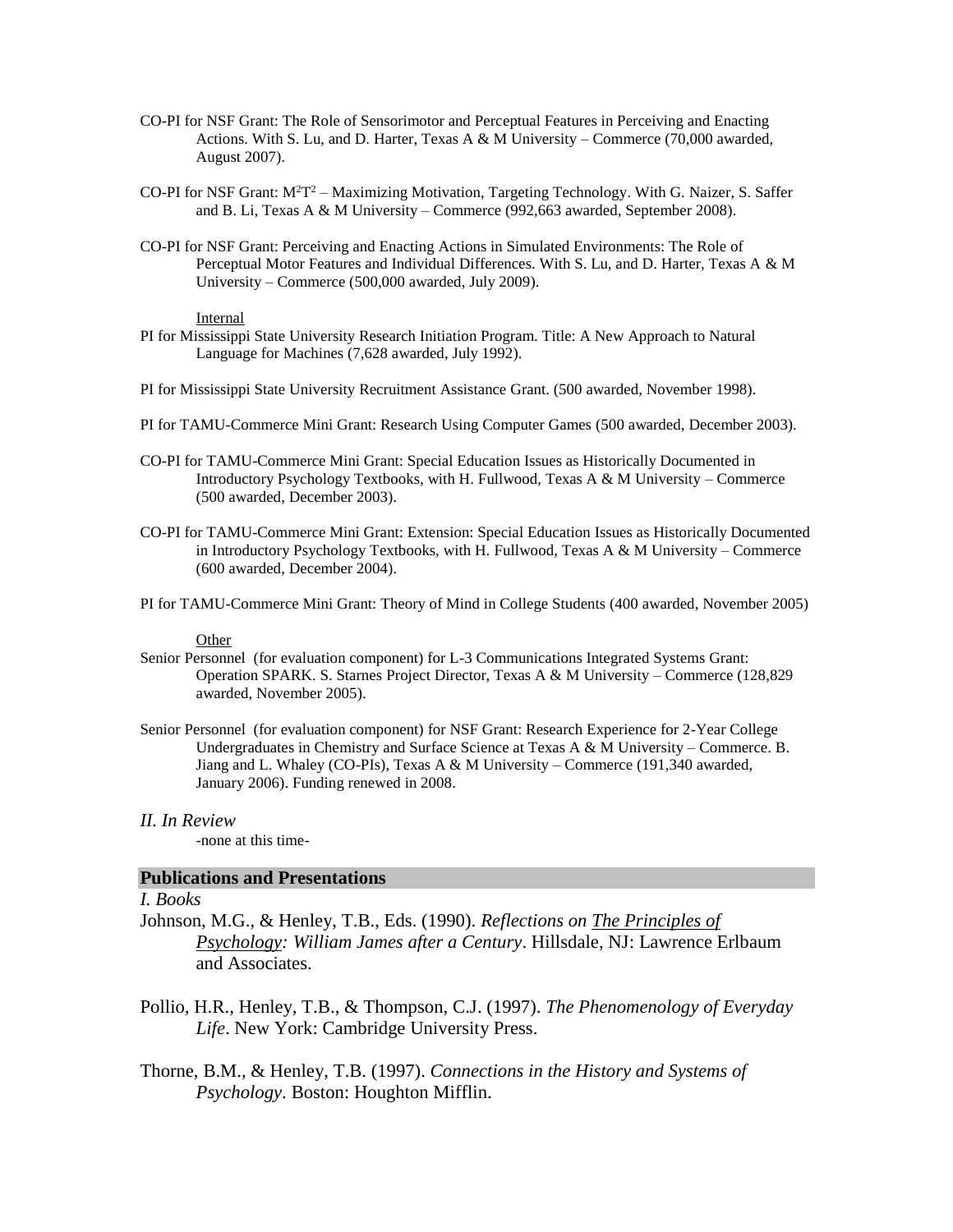Thorne, B.M., & Henley, T.B. (2001). *Connections in the History and Systems of Psychology*, (2nd Ed.). Boston: Houghton Mifflin.

Thorne, B.M., & Henley, T.B. (2005). *Connections in the History and Systems of Psychology*, (3rd Ed.). Boston: Houghton Mifflin.

- Hergenhahn, B.R. & Henley, T.B. (2013). *An Introduction to the History of Psychology*,  $(7<sup>th</sup> Ed.)$  Belmont, CA: Wadsworth, Cengage
- Henley, T.B. (2018). *Hergenhahn's Introduction to the History of Psychology*. Belmont, CA: Wadsworth, Cengage
- Henley, T., Rossano, M., & Kardas, E. (2020). *Handbook of Cognitive Archaeology: Psychology in Prehistory*. New York: Routledge, Taylor & Francis

*II. Reviewed Articles and Comments* Henley, T.B. (1988). Beyond Husserl. *American Psychologist, 43*, 402-403.

- Johnson, M.G., & Henley, T.B. (1988). Something Old, Something New, Something Borrowed, Something True. *Metaphor and Symbolic Activity, 3*, 233-252.
- Henley, T.B. (1989). Meehl Revisited: A Look at Paradigms in Psychology. *Theoretical and Philosophical Psychology, 9*, 30-36.
- Henley, T.B., & Faulkner, K.A. (1989). Creating Confusions: An Addendum to Churchill's Review of Introductory Texts. *Humanistic Psychologist, 17*, 329-330.
- Henley, T.B., Johnson, M.G., Herzog, H.A., & Jones, E.M. (1989). Definitions of Psychology. *Psychological Record, 39*, 143-152.
- Henley, T.B. (1990). Chauvinism and Science: Another Reply to Shannon. *Journal for the Theory of Social Behaviour, 20*, 93-95.
- Henley, T.B. (1990). Natural Problems and Artificial Intelligence. *Behavior and Philosophy* (Formerly: *Behaviorism*), *18*, 43-55.
- Henley, T.B. (1991). Consciousness and AI: A Reconsideration of Shannon. *The Journal of Mind and Behavior, 12*, 367-370.
- Pollio, H.R., & Henley, T.B. (1991). Empirical and Philosophical Reactions to Harcum's Paper "Behavioral Paradigm for a Psychological Resolution of the Free Will Issue." *Journal of Mind and Behavior, 12*, 115-134.
- Travis, C.B., Phillipi, R.H., & Henley, T.B. (1991). Gender and Causal Attributions for Mastery, Personal and Interpersonal Events. *Psychology of Women Quarterly, 15*, 233-249.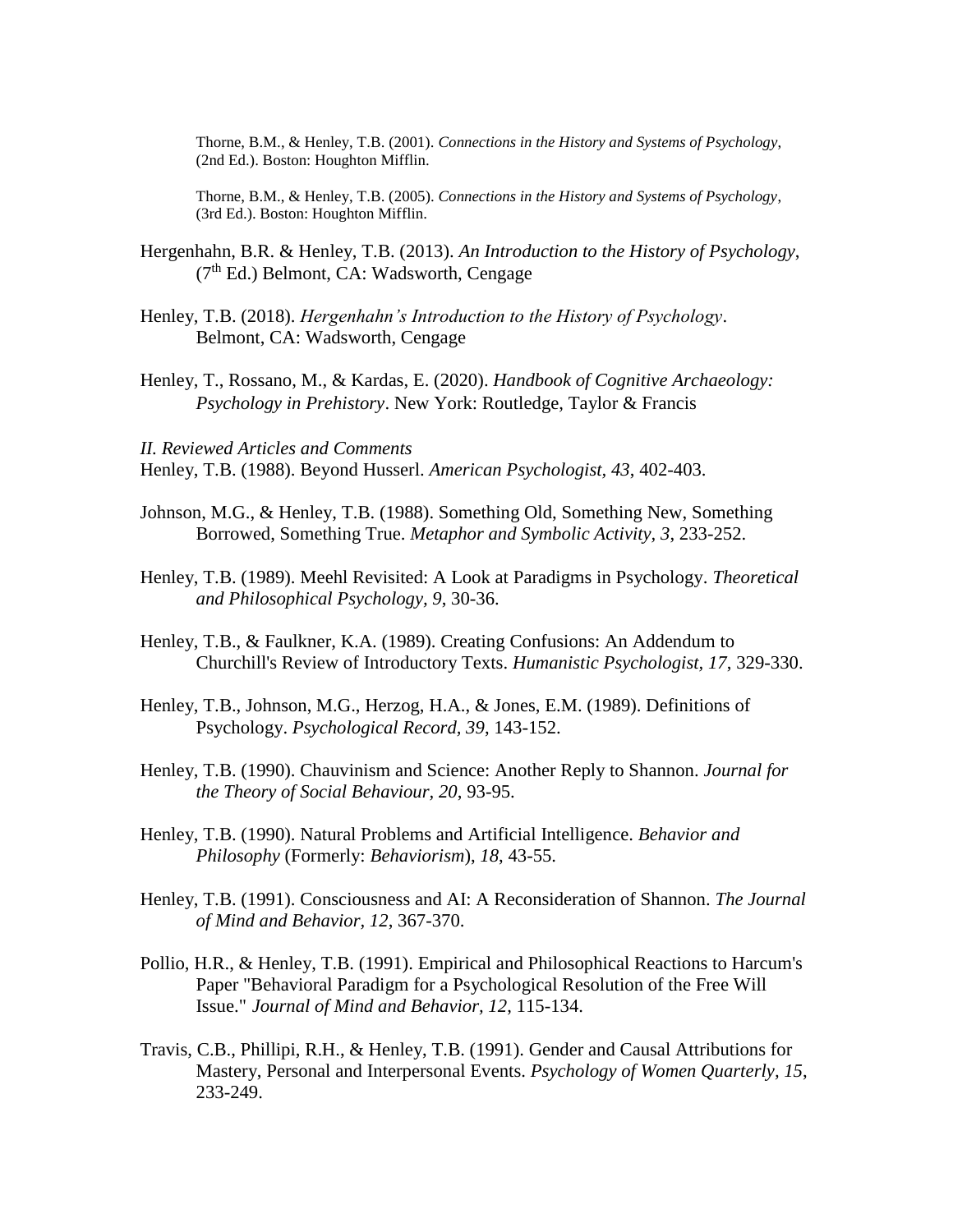- Henley, T.B. (1992). Language, Thought and Behavior: Reflections at the Invitation of Shannon. *Metaphor and Symbolic Activity, 7*, 35-39.
- Henley, T.B., & Thorne, B.M. (1992). Eminent Psychologists or Psychological Eminence? *American Psychologist, 47*, 1147-1148.
- Johnson, M.G., & Henley, T.B. (1992). Finding Meaning in Random Analogies. *Metaphor and Symbolic Activity, 7*, 55-75.
- Register, L.M., & Henley, T.B. (1992). The Phenomenology of Intimacy. *Journal of Social and Personal Relationships, 9*, 467-481.
- Cohen, N.P., Johnson, M.G., & Henley, T.B. (1993). The Prevalence and Use of Criminal Defenses: A Preliminary Study. *Tennessee Law Review, 60*, 957-982.
- Henley, T.B. (1993). More Theoretical Risks. *Journal of Theoretical and Philosophical Psychology, 13*, 40-41.
- Henley, T.B. (1993). The History and Current Status of the Concept "Behavior": An Introduction. *The Journal of Mind and Behavior, 14*, 341-344.
- Henley, T.B., & Savage, I.L. (1994). Who Earns Extra Credit These Days? *Journal of Psychology, 128*, 311-314.
- Hibbard, S.R., & Henley, T.B. (1994). Is Psychology Really 'The Study of Behavior?': A Conceptual Analysis of 'Behavior' and Some Recommendations on the Use of 'Behavior' in Psychology. *Theory and Psychology, 4*, 549-569.
- Dawson, E.M., Henley, T.B., & Baird, B.N. (1995). Some Changes in Psychology as Seen Through Six "Classic" Introductory Texts. *History of Psychology, 27*, 57-62.
- Spirrison, C.L., Gordy, C.C., & Henley, T.B. (1996). After-Class versus In-Class Data Collection: Validity Issues. *Journal of Psychology, 130*, 635-644.
- Kinlen, T.J., & Henley, T.B. (1997). Hugo Münsterberg and Modern Forensic Psychology. *History of Psychology*, *29*, 70-72.
- Adams-Price, C., Henley, T., & Hale, M. (1998). Phenomenology and the Meaning of Aging to Young and Old Adults. *International Journal of Aging and Human Development, 47*, 263-277.
- Dill, P.L., & Henley, T.B. (1998). Stressors of College: A Comparison of Traditional and Nontraditional Students. *Journal of Psychology*, *132*, 25-32.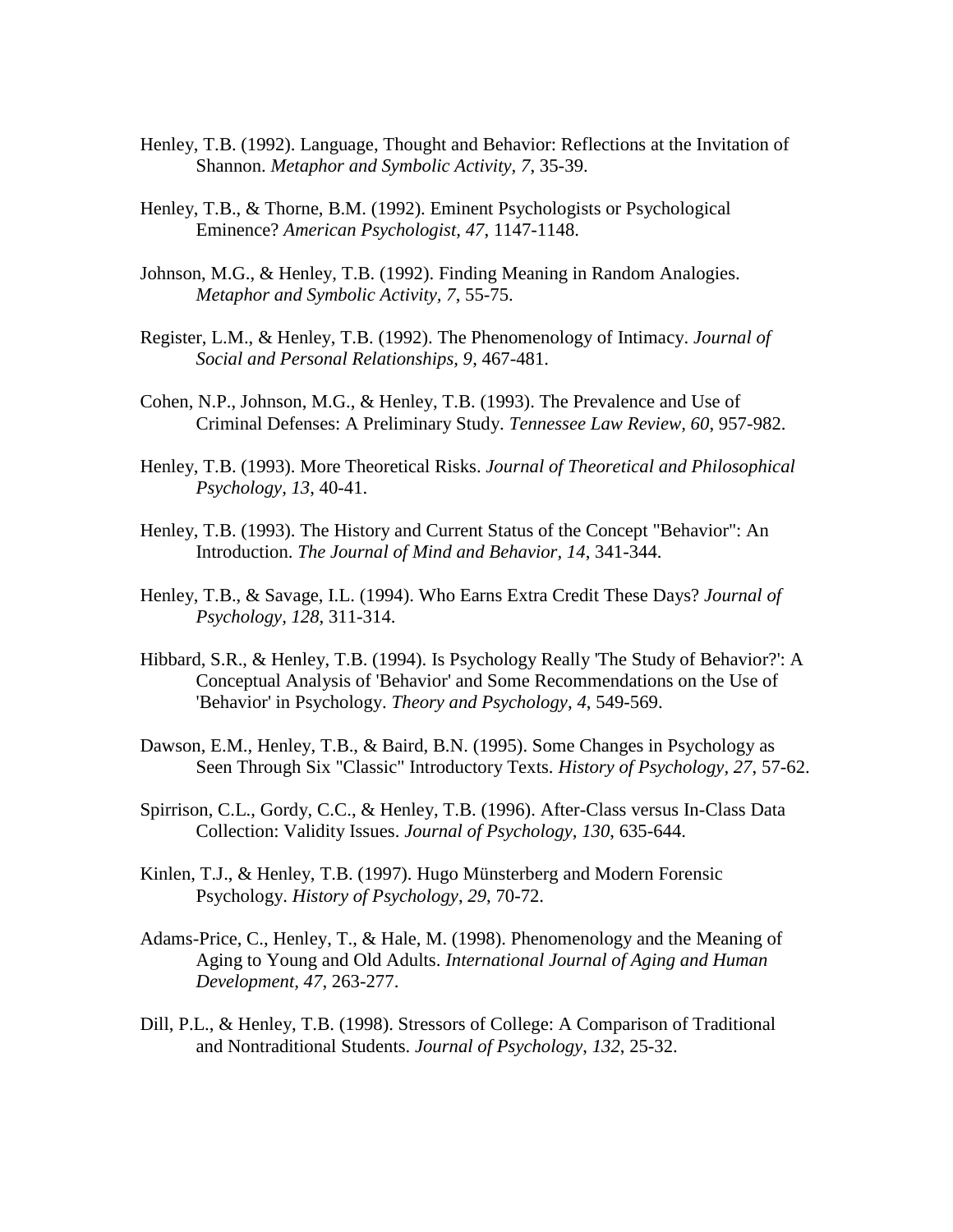- Boerger, M.A., & Henley, T.B. (1999). The Use of Analogy in Giving Instructions. *Psychological Record*, *49*, 193-209.
- Heaps, C.M., & Henley, T.B. (1999). Language Matters: Wording Considerations in Hazard Perception and Warning Comprehension. *Journal of Psychology*, *133*, 341-351.
- Dew, A.F., & Henley, T.B. (1999). A Brief Report Reconsidering Unique Invulnerability in the Context of Sexual Behavior. *Journal of Gender, Culture, and Health*, *4*, 307-313
- Lyman-Henley, L.P., & Henley, T.B. (2000). Some Thoughts on the Relationship between Behaviorism, Comparative Psychology, and Ethology. *Anthrozoos*, *13*, 15-21.
- Ledet, L., & Henley, T. (2000). Perceptions of Women as a Function of Position within an Organization. *Journal of Psychology*, *134*, 515-526.
- McMillen, R., & Henley, T. (2001). Connectionism isn't just for Cognitive Science: Neural Networks as Methodological Tools. *Psychological Record, 51,* 3-18.
- Henley, T.B., & Thorne, B.M. (2005). The Lost Millennium: Psychology during the Middle Ages. *Psychological Record, 55*, 103-113.
- Thomas, M.D, Henley, T.B., & Snell, C.M. (2006). The Draw a Scientist Test: A Different Population and a Somewhat Different Story. *The College Student Journal, 40,* 140-148.
- Cassity, H.D., Henley, T.B., & Markley, R.P. (2007). The Mozart Effect: Musical Phenomenon or Musical Preference? A More Ecologically Valid Reconsideration. *The Journal of Instructional Psychology, 34*, 13-17.
- Kinlen, T.J, Adams-Price, C.E. & Henley, T.B. (2007). Verbal Overshadowing and Face Recognition in Young and Old Adults. *Educational Gerontology*, *33,* 969- 979.
- McGlamery, M., Ball, S., Henley, T., & Besozzi, M. (2007). Theory of Mind, Attention, and Executive Function in Kindergarten Boys. *Emotional and Behavioural Difficulties, 12*, 29-47.
- Rinalducci, E.J., & Henley, T.B. (2007). The Effects of Figurative Language on the Perceived Credibility of Political Candidates. *International Journal of Communication, 17*, 113-127.
- Wargo, M.A., Spirrison, C.L., Henley, T.B., & Thorne, B.M. (2007). Personality Characteristics of Martial Artists. *Social Behavior and Personality, 35*, 399-408*.*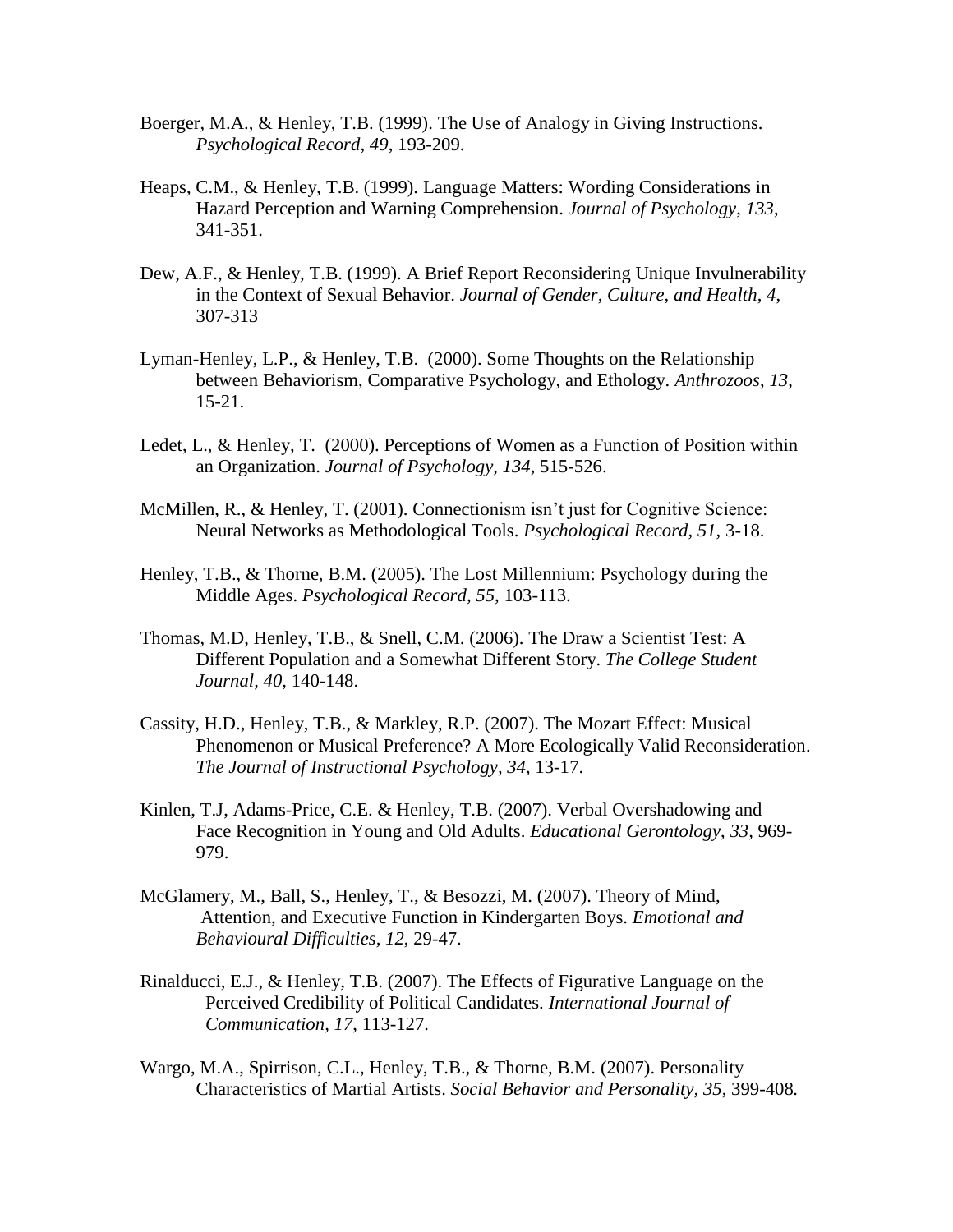- Anderson-Clark, T.N., Green, R.J., & Henley, T.B. (2008). The Relationship Between First Names and Teacher Expectations for Achievement Motivation. *Journal of Language and Social Psychology, 27,* 94-99.
- Marrs-Butler, K., Zascavage, V., Henley, T., & Schroeder, J. (2008) An Analysis of Teachers' Fears for the First Day of School. *Journal of Border Educational Research, 7,* 57-70.
- Park, A.E. & Henley, T.B. (2008). Personality and Fantasy Game Character Preferences. *Imagination, Cognition and Personality, 27*, 37-46.
- Carvalho, C.F, Gadzella, B.M., Henley, T.B. & Ball, S.E. (2009). Locus of Control: Differences among College Students' Stress Levels. *Individual Differences Research*, *7,* 182-187.
- Jiang, M., Green, R., Henley, T. & Masten, W. (2009). Acculturation in Relation to the Acquisition of a Second Language. *Journal of Multilingual and Multicultural Development*, *30*, 481-492*.*
- Jiang, M. & Henley, T. (2012). Power: Spatial Relations as Perceptual Symbols. *Journal of Cognitive Psychology (*Formerly: *European Journal of Cognitive Psychology), 24*, 829-834.
- Ludwig, B.M., Henley, T.B., & Green, R.J. (2012). A Measure of the Incongruity Hypothesis: Effects of two Orienting Tasks on Memory for Targets of Categorical and Orthographic Distinctiveness. *International Journal of Psychological Studies, 4,* 88-92.
- Rosen, T., Fullwood, H., Henley, T. & King, J. (2012). Dual Coding Theory and Split Attention in the Learning of Abstract Words. *International Journal of Instructional Media, 39,* 181-186*.*
- Abernathy, T., Adams-Price, C., & Henley, T. (2013). Prescription Drug Advertisements and Older Adults: A Case for Implicit Memory. *International Journal of Pharmaceutical and Healthcare Marketing, 7,* 341-356.
- Leary, T., Green, R., Denson, K., Schoenfeld, G., Henley, T, & Langford, H. (2013). The Effects of Dysfunctional Leadership Dispositions on Employee Engagement, Job Satisfaction, and Burnout. *The Psychologist-Manager, 16,* 112-130.
- Naizer, G., Hawthorne, M., & Henley, T. (2014). Narrowing the Gender Gap: Enduring Changes in Middle School Students' Attitude Toward Math, Science and Technology. *Journal of STEM Education*, *15*, 38-43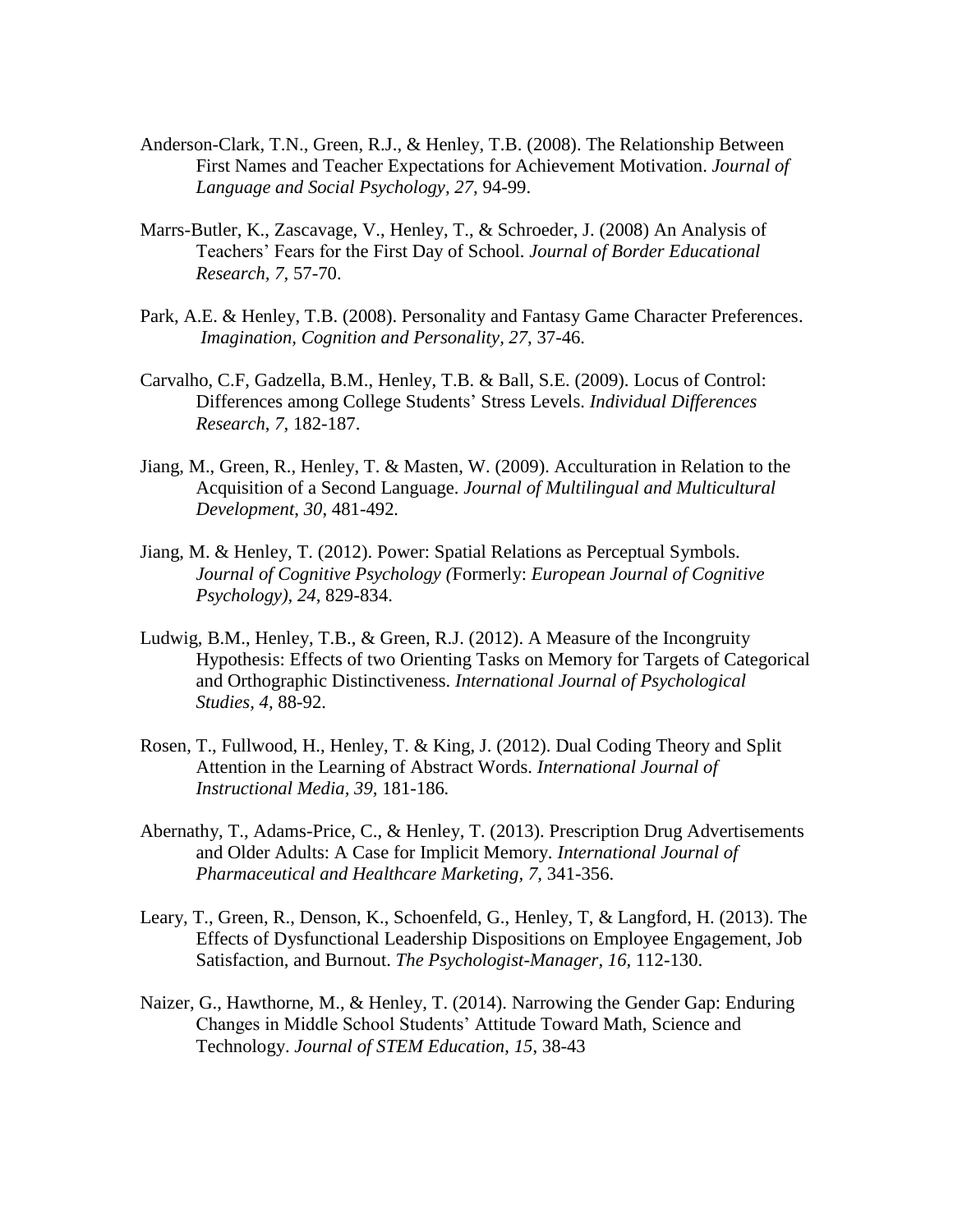- Blake, M., Masten, W., Henley, T., & Ball, S. (2015). Sources and Influences of Mathematics Self-Efficacy in Jamaican College Students. *Caribbean Journal of Psychology, 7, 24-42*.
- Henley, T., Green, R. & Donawho, P. (2017). A Preliminary Consideration of WAR as Evaluation. *The Psychologist-Manager, 20, 48-52.*
- Plata, M., Williams, A., & Henley, T. (2017). Prospective Teachers' Beliefs in Factors Negatively Influencing African-American, Low-income Anglo, and Hispanic Students' Academic Achievement. *Teacher Education and Practice, 30*, 386-402.
- Henley, T.B. (2018). Introducing Göbekli Tepe to Psychology, *Review of General Psychology, 22*, 477-484.
- Henley, T.B. & Schroeder, J.L. (2018). William James' *Talks to Teachers* Revisited. *Journal of Educational Thought, 51,* 126-138.
- Henley, T.B. (in press). On Prehistoric Psychology: Reflections at the Invitation of Göbekli Tepe. *History of Psychology.*
- *III. Book Chapters, Invited Articles, and Short Notes*
- Henley, T.B., & Meguiar, T.M. (1988). Phenomenology at the University of Tennessee. *Humanistic Psychologist, 16*, 358-360.
- Henley, T.B., & Johnson, M.G. (1990). Introduction: William James in Context. In M. Johnson & T. Henley, eds*. Reflections on The Principles of Psychology: William James after a Century*, (pp. 1-9). Hillsdale, NJ: Lawrence Erlbaum & Associates.
- DeWick, R.L., & Henley, T.B. (1991). Metaphors We Insult By. *Tennessee Linguistics, 10*, 37-43.
- Hinton, P.B., & Henley, T.B. (1993). Cognitive and Affective Components of Stimuli Presented in Three Modes. *Bulletin of the Psychonomic Society, 31*, 595-598.
- Johnson, M.G., & Henley, T.B. (1993). Editor's Response. *Journal for the History of the Behavioral Sciences, XXIX*, 149.
- Smith, M.K., & Henley, T.B. (1993). Metaphors in the History of Psychology: A Review. *Metaphor and Symbolic Activity, 8*, 311-318.
- Henley, T.B. (1996). Some thoughts on "Reinterpreting the Legacy of William James." *Philosophical Psychology, 9*, 292-295.
- Henley, T.B. (2007). Remembering William James. In, R. A. Brooks, ed. *The Prehistory of Cognitive Science*, (pp 205-229). London: Palgrave McMillan.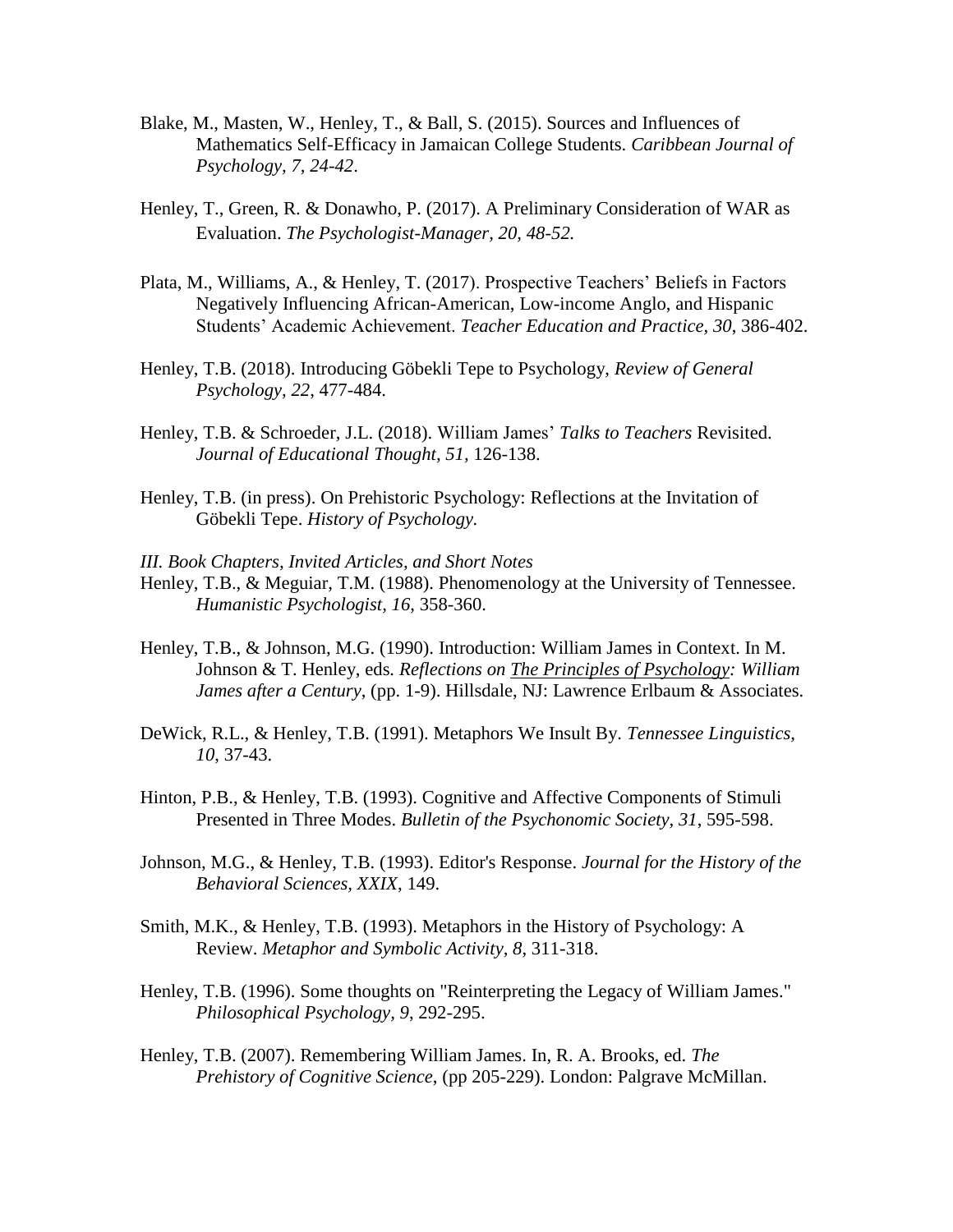- Seminet, P. & Henley, T. (2010). Review of Thomas Kochman and Jean Mavrelis, *Corporate tribalism: White men/white women and cultural diversity at work*. *Language and Society, 39*, 712-713*.*
- Henley, T.B. (2015). Psychology, History of Early Period. In, *International Encyclopedia of the Social and Behavioral Science*, 2nd Ed, (pp 406-411). Oxford, UK: Elsevier
- Kardas, E.P. & Henley, T.B. (2020). What would Wundt think? In, Henley, T., Rossano, M., & Kardas, E. (eds). *Handbook of Cognitive Archaeology: Psychology in Prehistory*. New York: Routledge, Taylor & Francis
- Rossano, M., Henley, T.B., & Kardas, E.P. (2020). Conclusions: Psychology and Archaeology – The Past's Long Reach. In, Henley, T., Rossano, M., & Kardas, E. (eds). *Handbook of Cognitive Archaeology: Psychology in Prehistory*. New York: Routledge, Taylor & Francis

# *IV. Other Completed Works*

- Henley, T.B. (1984). Attitudes about "Demons" as a Function of Religious Fundamentalism. Unpublished Senior Thesis in Philosophy, University of Mississippi.
- Henley, T.B. (1989). *The Primacy of Relations*. Unpublished Doctoral Dissertation in Psychology, University of Tennessee.
- Henley, T.B., & Smoot, K.E. (1993). *Instructor's Manual for the Story of Psychology*, by R.C. Bolles. Belmont, CA: Wadsworth.
- Thorne, B.M., & Henley, T.B. (1997). *Instructor's Manual for Connections in the History and Systems of Psychology*. Boston: Houghton Mifflin.

Thorne, B.M., & Henley, T.B. (2001). *Instructor's Manual for Connections in the History and Systems of Psychology*, (2nd Ed.). Boston: Houghton Mifflin.

Thorne, B.M., & Henley, T.B. (2005). *Instructor's Manual for Connections in the History and Systems of Psychology*, (3rd Ed.). Boston: Houghton Mifflin.

#### *V. Manuscripts Currently in Review*

- Brooks, T.R., Shaw, J., Reysen, S. & Henley, T.B. (in review). The Vices and Virtues of Consensual Non-Monogamy. *Sex Roles.*
- Chang, S.H. & Henley, T.B. (in review). The Role of Working Memory and Text Coherence in Chinese Text Comprehension. *Psychology of Language and Communication.*

Henley, T.B. (in review). "Figurative Primacy?" *Cognitive Linguistics.*

Henley, T.B. & Lyman-Henley, L.P. (in review). The Snakes of Göbekli Tepe: An Ethological Consideration. *Anthropozoologica.*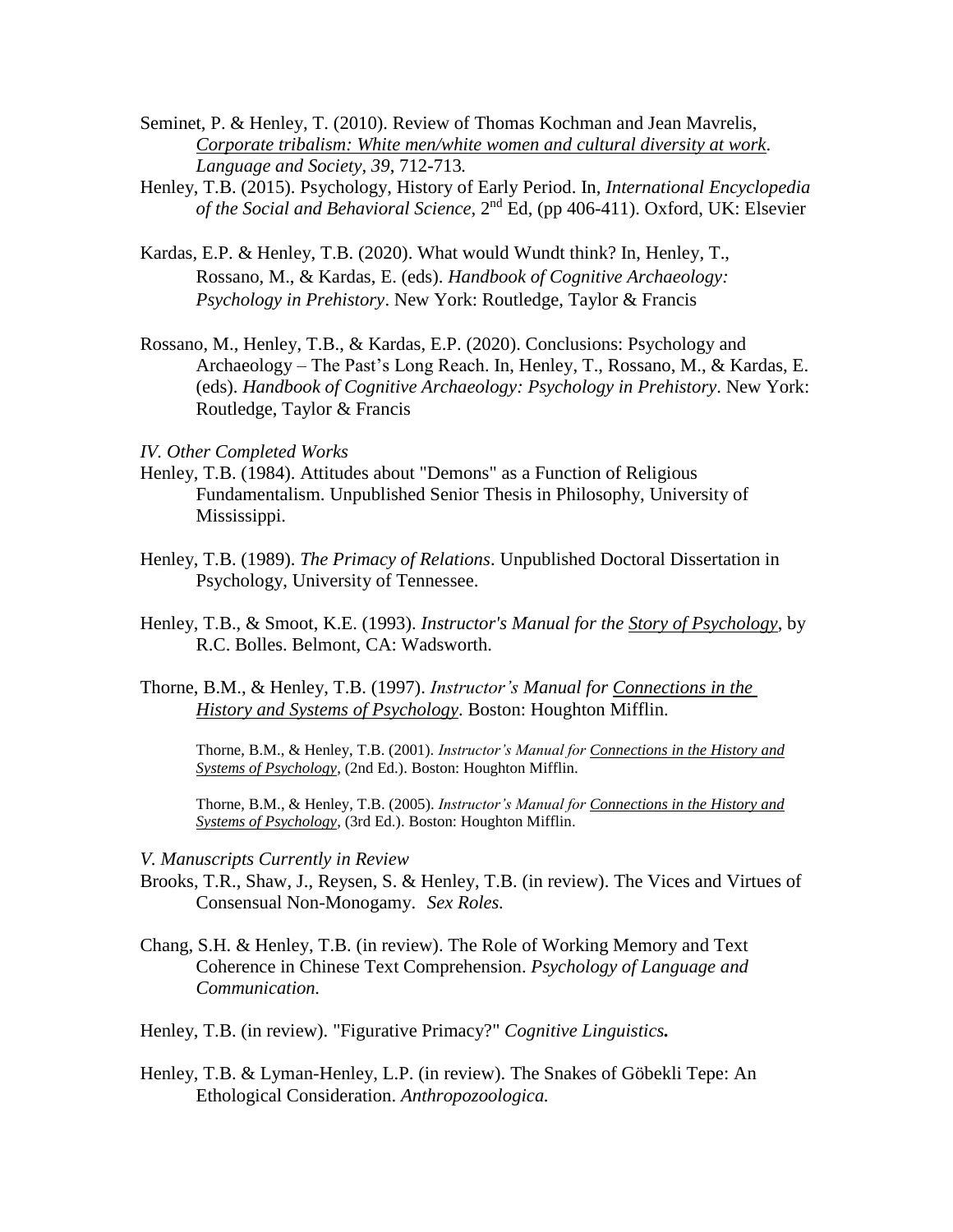- Henley, T.B. & Paul, S.T. (in review). Thorndike's Valuations Revisited. *Psychological Studies.*
- Jiang, M. & Henley, T. (in review). Perceiving power: A study of spatial relations as perceptual symbols. *Attention, Perception, & Psychophysics.*
- Latham-Staton, S., Henley, T., Reysen, S. & Green, R. (in review). The Clery Act and Student Behavior: An Empirical Consideration. *Journal of Student Affairs Research and Practice*.
- Wang, Q., Henley, T., & Gadzella, B. (in review). Correlates of Happiness for Chinese Employed in the United States. *Journal of Happiness Studies*
- Zerfas, T.S., Ball, S.E. & Henley, T.B. (in review). Theory of Mind, Attention, and Executive Functioning in First Grade Girls. *Journal of Early Childhood Research.*

*VI. Presentations*

- Henley, T.B. (1983). Freethinking as Kierkegaard's Attack Upon Christendom. Mississippi Philosophical Association, Jackson MI
- Smith, M.K., Henley, T.B., & Moulton, K. (1985). Students' Attitudes on Cheating. Invited address to the Tennessee Undergraduate Symposium, Knoxville TN
- Travis, C.B., Windham, D.P., & Henley, T.B. (1986). Thematic Analysis of Gender and Achievement. Southeastern Psychological Association, Orlando FL
- Henley, T.B. (1987). Psychology and Phenomenology. Included in Contemporary Issues in Phenomenology and Psychology, M. Arons symposium chair. Southeastern Psychological Association, Atlanta GA
- Henley, T.B. (1987). Ethical Concerns in Artificial Intelligence. Intermountain Philosophy Conference, Knoxville TN
- Henley, T.B., & Crabb, B. (1987). Heuristics Toward Better SEPA Abstracts. Southeastern Psychological Association, Atlanta GA
- Johnson, M.G., & Henley, T.B. (1987). Flexibility and Structure in Language: Resolving the Antinomy. Symposium on Linguistic Categorization, Milwaukee WI
- Johnson, M.G., & Henley, T.B. (1987). Finding Meaning in Random Analogies. Psychonomic Society, Seattle WA
- Register, L.M., & Henley, T.B. (1987). Explorations in Meaning: A Closer Look at Intimacy. Southeastern Psychological Association, Atlanta GA
- Henley, T.B. (1988). The Impact of Humanistic Psychology on Cognition and Artificial Intelligence. Included in Representation and Impact of the "Humanistic Revolution" on Psychology Textbooks, F. Wertz symposium chair. American Psychological Association, Atlanta GA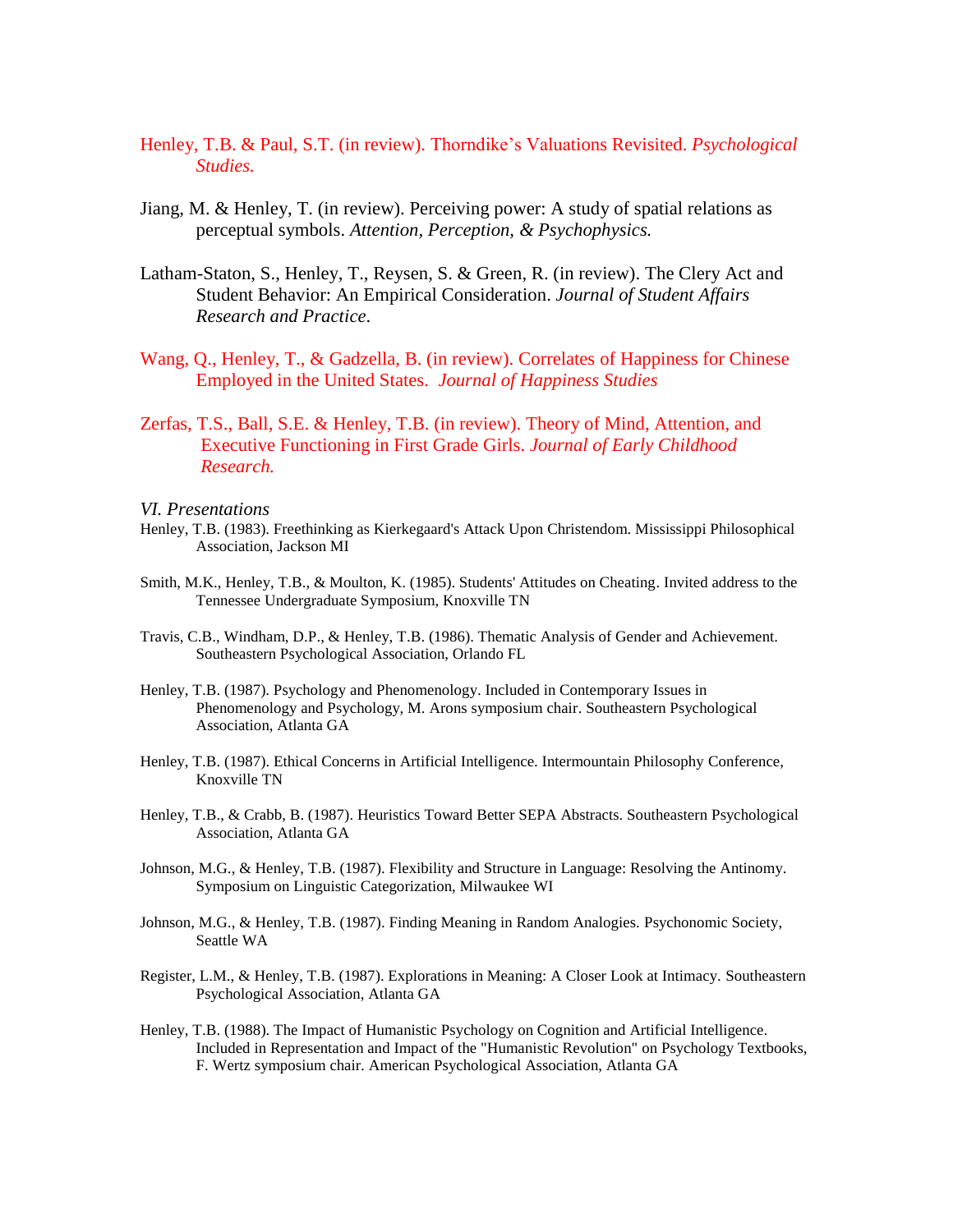- Meguiar, T.M., Henley, T.B., Johnson, M.G., & Columbus, P.J. (1988). Cartoons and Cognitions: Women, Fire and Funny Things. Southeastern Psychological Association, New Orleans LA
- Henley, T.B., Johnson, M.G., Herzog, H.A., & Jones, E.M. (1989). Defining Psychology. Southeastern Psychological Association, Washington DC
- Thompson, C.J., Henley, T.B., & Meguiar, T.M. (1989). Phenomenological Methodology. Included in Issues in Phenomenological Methods for Psychological Research, H. Pollio symposium chair. Southeastern Psychological Association, Washington DC
- DeWick, R.L., Henley, T.B., & Boerger, M.A. (1990). Metaphors We Insult By. Southeastern Psychological Association, Atlanta GA
- Roach, C., Henley, T., Smith, M., & DeWick, R. (1990). Lying and Cheating in the College Classroom. Southeastern Psychological Association, Atlanta GA
- Beier, B., Henley, T., Ursiak, M., & Barry, J. (1991). A Phenomenological Study of the Experience of "Free Will." Joint meeting of the Society for Phenomenology and the Human Science and the Society for Phenomenological and Existential Philosophy, Memphis TN
- Henley, T.B. (1991). Discussion: Toward a Phenomenology of the Social World. Included in Current Research in Phenomenological Psychology, H. Pollio symposium chair. Southeastern Psychological Association, New Orleans LA
- Henley, T.B. (1991). Intimacy: A Case Study in the Phenomenology of Social Relations. Joint meeting of the Society for Phenomenology and the Human Sciences and the Society for Phenomenological and Existential Philosophy, Memphis TN
- Henley, T.B. (1991). From Metaphor to Machine Language: The Primacy of Relational Concepts. Invited address to the Department of Psychology at the University of Alabama, Tuscaloosa AL
- Hinton, P.B., & Henley, T.B. (1991). Cognitive and Affective Components of Stimuli Presented in Three Modalities. Southeastern Psychological Association, New Orleans LA
- Dew, A.F., & Henley, T.B. (1992). Factors Related to the Perception of Risk: A Consideration of New Variables and a Reconsideration of Unique Invulnerability. Southeastern Psychological Association, Knoxville TN
- Henley, T.B. (1992). Symposium Chair and Introduction to, The History of the Concept "Behavior" in Psychology. T. Leahey, J.E.R. Staddon, J. Jenkins, J. Rychlack, and S. Hibbard presenters. American Psychological Association, Washington DC.
- Reems, R., Savage, I., & Henley, T. (1992). Body Image Dissatisfaction: Scale Construction and Significance. Southeastern Psychological Association, Knoxville TN
- Romer, G., & Henley. T. (1992). Effects of Textbook and Teacher Definitions on Student Definitions of Psychology. Mid-South Education Research Association, Knoxville TN
- Swanson, C., & Henley, T. (1992). Self-Reports of Self-Esteem, Sources of Self-Esteem, and Uniqueness. Southeastern Psychological Association, Knoxville TN
- Hale, M., Henley, T., & Adams-Price, C. (1993). Phenomenology, Metaphors, and the Meaning of Aging in Young and Old Adults. Gerontological Society of America, New Orleans LA.
- Mangin, M.T., Johnson, M.G., & Henley, T.B. (1993). Perception of Risk in Product Warning Labels. Southeastern Psychological Association, Atlanta GA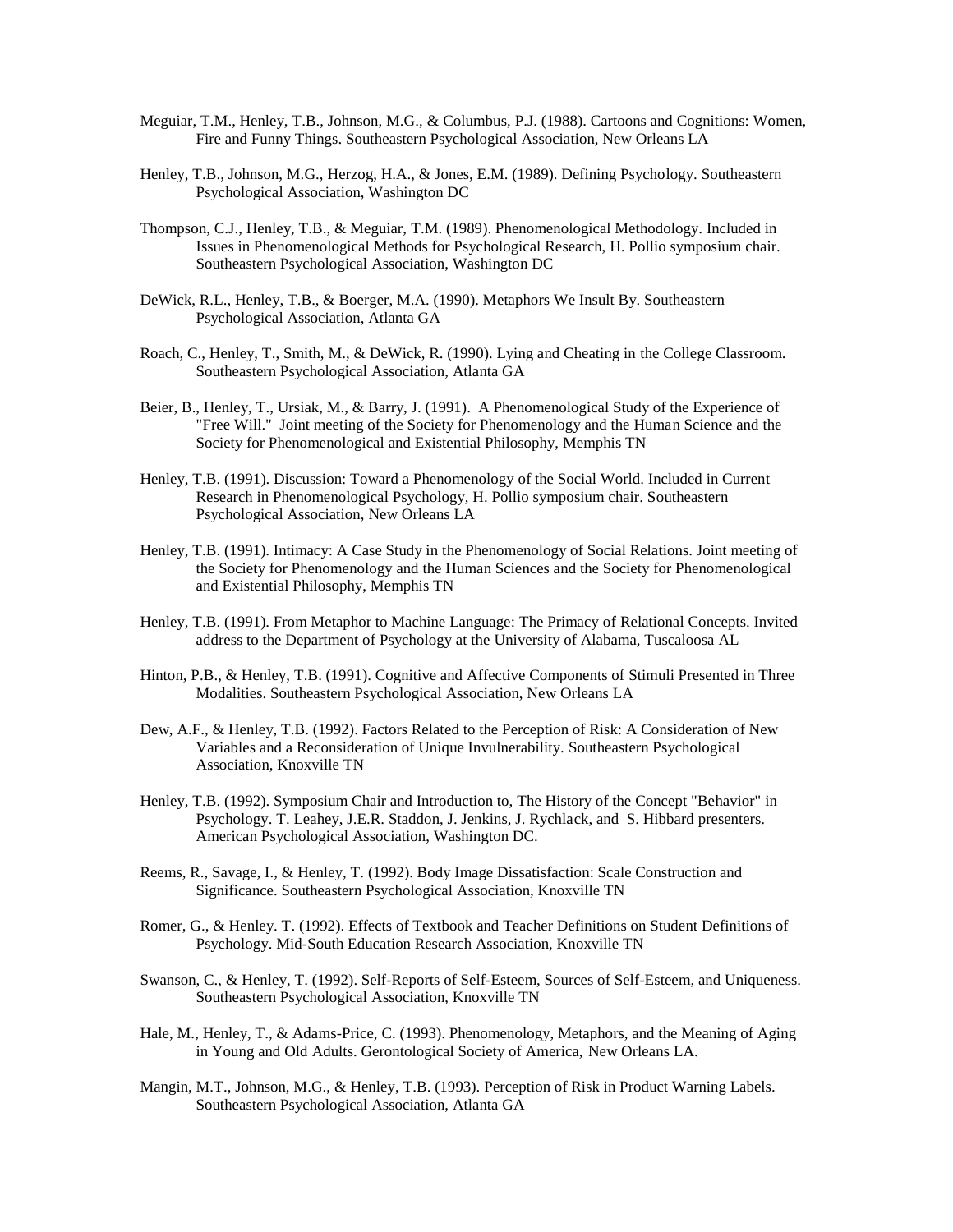- Thompson, W., Heaps, C., & Henley, T. (1993). The Nature and Use of Cliches Revisited. Southeastern Psychological Association, Atlanta GA
- Baird, B.N., Henley, T.B., & Lyman-Henley, L.P. (1994). Eminence in Ethology. Southeastern Psychological Association, New Orleans LA
- Henley, T.B. (1994). Verbs and Psycholinguistics: A Discussion. Included in Verbs and the Mental Lexicon, R. Chaffin symposium chair. Southeastern Psychological Association, New Orleans LA
- Henley, T.B., & Thorne, B.M. (1994). The Psychology of the Missing Medievals. Southeastern Psychological Association, New Orleans LA
- Burnett, C.R., & Henley, T.B. (1995). Effects of Student Attractiveness on Teacher Evaluations in a College Setting. Southeastern Psychological Association, Savannah GA
- Frate, D.A., & Henley, T.B. (1995). Dealing with Observational Research: Does this Mean Me? NSF Regional Conference on Contemporary Human Subjects Issues in Academic Research, Oxford MS
- Henley, T.B., & Schrock, J.C. (1995). Categorization in the Game of Twenty Questions. Southeastern Psychological Association, Savannah GA
- Henley, T.B. (1996). Information, Ethics, and Cyberspace. Invited address to the Mississippi State chapter of Sigma Xi, Mississippi State MS
- Henley, T.B. (1996). Ethics and the Internet. Invited address to the Division of Math and Science at the Mississippi University for Women, Columbus MS
- Thorne, B.M., Henley, T.B., Peyman, D.A.R., & Klein, S.B. (1996). A History of the Department of Psychology at Mississippi State. Southeastern Psychological Association, Norfolk VA
- Henley, T.B., Dill, P.L., & Thorne, B.M. (1997). Who Knows Who's Who? Southeastern Psychological Association, Atlanta GA
- Henley, T.B. (1998). Educating Students about the IRB. Included in An Institutional Review Board's Role in Teaching Students Ethical Values, R. Ault symposium chair. American Psychological Association, San Francisco CA
- Henley, T.B. (1998). The IRB at MSU. Included in Mississippi State Regulatory Compliance Symposium, M. Ronning symposium chair. Mississippi State University, Mississippi State, MS
- Henley, T.B., & Thorne, B.M. (1998). The Future History of Biological Psychology. Southeastern Psychological Association, Mobile AL
- Kinlen, T.J., & Henley, T.B. (1998). Hugo Munsterberg and Modern Forensic Psychology. Southeastern Psychological Association, Mobile AL
- Lyman-Henley, L.P., & Henley, T.B. (1998). Animals as Subjects: A Consideration of Behaviorism, Comparative Psychology, and Ethology. Southeastern Psychological Association, Mobile AL
- Paul, S.T., Henley, T.B., & Anderson, G.M. (1999). Thorndike's Valuations of Certain Pains, Deprivations, and Frustrations: Updated. Southeastern Psychological Association, Savannah GA
- Edwards, J.F., & Henley, T.B. (2000). Democritus and the Origins of Clinical Psychology. Southeastern Psychological Association, New Orleans LA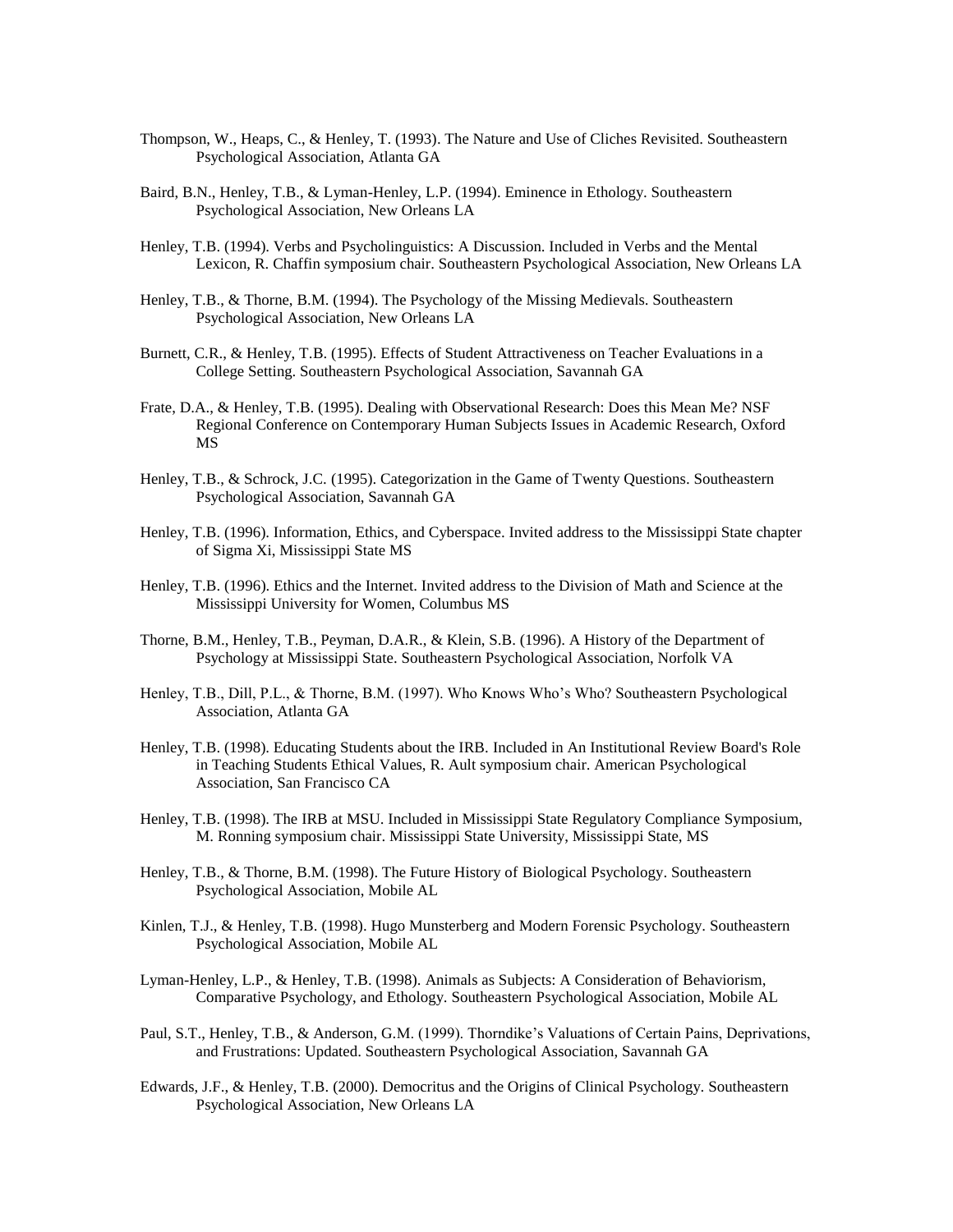- Henley, T.B. (2001). Playing Games with Cognitive Science. Invited address to the Department of Psychology at the University of Alabama, Tuscaloosa AL
- Henley, T.B., & Thomas, M.D. (2004). Dexter not Dee Dee: Stereotypic Perceptions of Scientists. Southwestern Psychological Association, San Antonio, TX
- Lyman-Henley, L.P. & Henley, T.B. (2004). Cognitive Ethology: An Oxymoron, Something Trendy, Retro, or Progressive? Southwestern Psychological Association, San Antonio, TX
- Pitton, C.O., Zelhart, P.F., & Henley, T.B. (2004). Kuhn's Curse: The Marginalization of the Medievals. Southwestern Psychological Association, San Antonio, TX
- Goodman, D. E. & Henley, T.B. (2005). On-line Gaming: An Overview for Psychological Science. Southwestern Psychological Association, Memphis, TN
- Henley, T.B. (2005). Getting Medieval with the History of Psychology. Invited address to the Department of Philosophy and Psychology at the University of Dallas, Dallas, TX
- Marrs-Butler, K., Zascavage, V., Henley, T. & Price, J. (2005). A Thematic Analysis of Teacher's Fears. Southwestern Psychological Association, Memphis, TN
- Marrs-Butler, K., Zascavage, V., & Henley, T. (2005). Teacher's First-Day Fears: A Thematic Analysis Research Conference on Teacher Education, San Antonio, TX
- McGlamery, M., Ball, S., Henley, T., & Besozzi, M. (2006). A Correlational Study of Theory of Mind, Attention, and Executive Function in 5 to 6 year old Boys. Southwestern Psychological Association, Austin, TX
- Park, A.E. & Henley, T.B. (2006). Computer Gaming Characters and Personality. Southwestern Psychological Association, Austin, TX
- Daniels, L.M., Henley, T.B., & Ball, S.E. (2007). Theory of Mind Variance in Normal Adults. Southwestern Psychological Association, Fort Worth, TX
- Hawthorne, M., Fullwood, H., & Henley, T. (2007). Changes in Definitions and Coverage of Special Education Terms in General Psychology Textbooks. Southwestern Psychological Association, Fort Worth, TX
- McGlamery, M.E., Zerfas, T. S., Ball, S.E., & Henley, T.B. (2007). Sex, theory of mind, and practical measures of executive function. International Mind, Brain, and Education Society, Fort Worth, TX.
- Wang, Q., Gadzella, B., & Henley, T. (2008). Religious belief and happiness level for Chinese individuals in the United States. Southwestern Psychological Association, Kansas City, KS
- Ingram, K., Green, R. & Henley, T. (2009). What *The Sims* can demonstrate about real life… Southwestern Psychological Association, San Antonio, TX
- Jiang, M. & Henley, T. (2009). Perceiving Power: A study of spatial relations as perceptual symbols in a picture choice task. Southwestern Psychological Association, San Antonio, TX
- Akin, S., Henley, T. & Ball, S. (2010). Theory of Mind and Pathological Dimensions of Personality in College Students. Southwestern Psychological Association, Dallas, TX